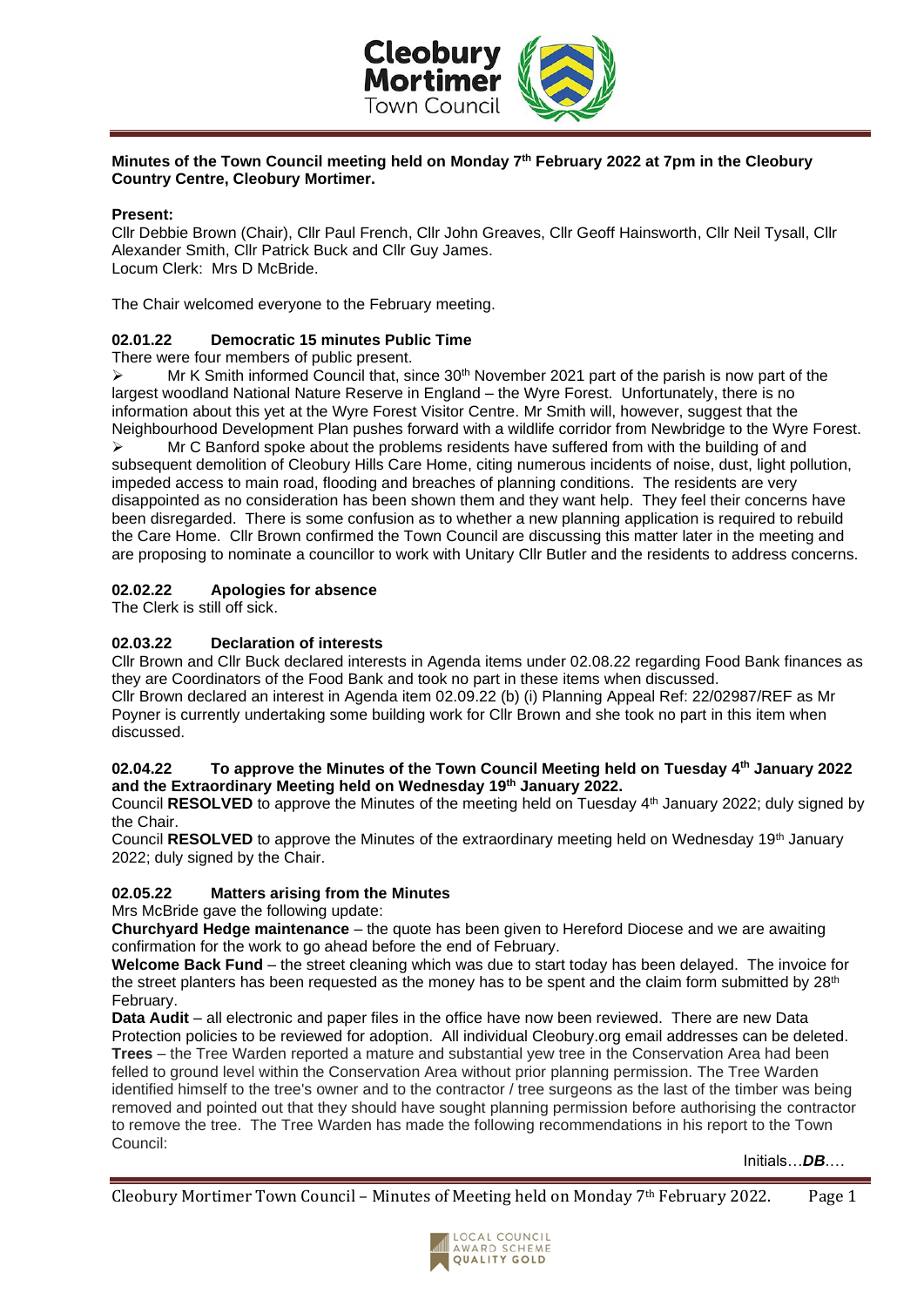

1. The Town Council writes to the LPA tree department to inform them of the tree removal.

2. The Town Council seeks ways to inform the general public and owners of trees, especially in our

Conservation Area, of the need to acquire planning permission. This might be an article in the Clarion. 3. The Town Council seeks advice from the LPA for them to enforce a requirement of tree surgeons to check in relevant cases if planning permission is required and see resultant paperwork. This might involve

written warnings or incurring fines for non-action. Council confirmed agreement with the three recommendations and that an article would be put in the next issue of the Clarion.

**Lime Tree pleaching** – work has been completed. Lewis Arborcare have sent us the full invoice for payment so a request has been put into Shropshire Council to make their usual contribution.

**Local Highway issues** – two residents have reported concerns with a cast iron pole which looks in serious danger of falling onto the road due to the corrosion two foot up on the pole which is probably 30-40 foot tall. The pole is located in the verge where Barkers Lane meets Lion Lane/Pinkham Lane. The pole is believed to be from an old gas lamp and whilst it is dangerous (corroded metal) it is very decorative and some of it may be salvageable for its historic value in the community. Graham Downes (Highways) has sent off for copies of the utility plans in the area and was waiting for that information which may help establish ownership.

**Safety inspections and insurance** – quotes are being sought to undertake an external inspection of all cemetery memorials and all trees which are the responsibility of the Town Council. The valuation of the public toilet building is being reviewed through our insurance company.

**Christmas Lights** – an application to install new Christmas lights on Shropshire Council owned street lights is being submitted. Approved contractors and confirmation of lighting specifications is required. Once approved a request for new lights will be made to the Finance Committee as per funding in the ear-marked reserves. **Faulty street lights in Ronhill Lane** – two lights need replacing. A request has gone into Western Power to undertake the required work to disconnect/reconnect the electricity supply in order for Prysmian to carry out the necessary replacements.

# **02.06.22 Councillors' reports and items for future agendas**

- ➢ Cllr Brown had issued the Food Bank Annual Report to all members and asked if there were any comments. Everyone was happy with the report which will now be published on the website. The Market Hall Minutes had also been shared with all members. In line with the Jubilee celebrations Cllr Brown proposed purchasing mugs for all the primary school children and presenting them to the children on behalf of the Town Council. This was approved.
- ➢ Cllr Hainsworth informed Council that despite previously reporting the street light on London House being faulty through the on-line portal, Shropshire Council had no record of this. Following a telephone call to Shropshire Council this has now been logged for action.
- $\triangleright$  Cllr French confirmed the following entertainment has been booked for the Festival on 4<sup>th</sup> June storytelling, slacklines, circus skills, Cleobury Mortimer Concert Brass and a dog show. Bookings for Art and Crafts as well as information/display stalls are going well. Posters have been printed ready for distribution.

# **02.07.22 Unitary Councillors' Reports.**

Unitary Councillor's Gwilym Butler and Simon Harris had both sent written reports prior to the meeting.

- ➢ Cllr Butler confirmed that he has spoken with Graham Downes regarding the gas light pole mentioned earlier. It has been referred to the street lighting team for further investigation. The pole may be salvageable and if repaired could be relocated as a historical feature. Shropshire Council are still investigating issues raised with their asset register regarding the Cemetery and Bull Alley.
- ➢ Cllr Harris apologised that his latest report was all about the issues around Shropshire Council's Pension Fund investments but he felt it was important and is happy to talk to anyone about the issues. Cllr Harris supported the idea to give Jubilee mugs to the children and asked that we notify neighbouring parishes of what we are doing. Cllr Harris will help put up posters to promote the Festival. An issue regarding resurfacing the road in Oreton near the New Inn is being looked into and Cllr Harris will report back on what has happened. Shropshire Council's consultation regarding funding for Acton Scott is underway. The historic working farm currently costs around £150,000 to stay solvent. Cllr Brown confirmed the consultation information has been shared with all members and she felt that the farm's educational value is worth Shropshire Council's support.

Initials…*DB*.…

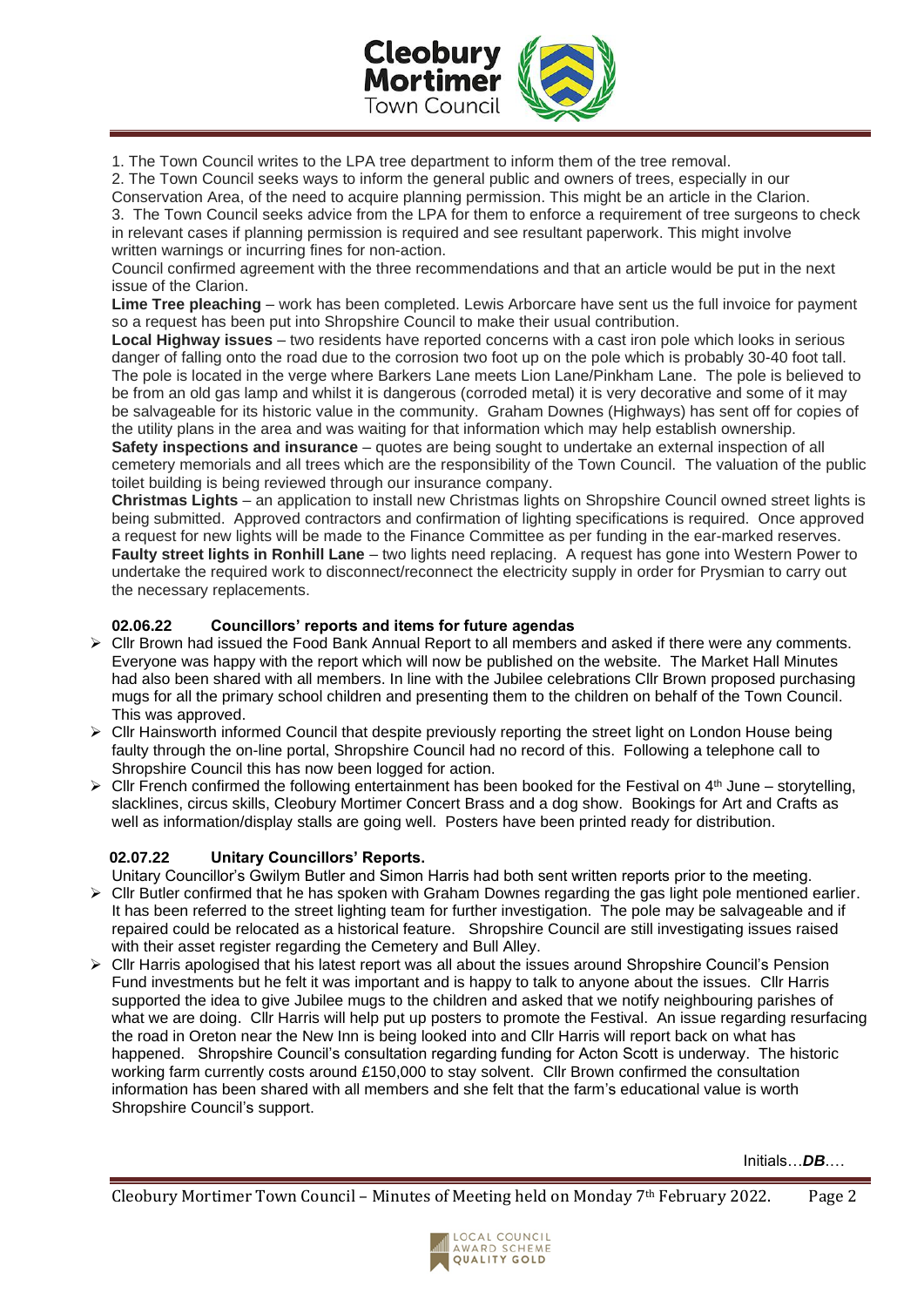

#### **02.08.22 Financial Matters**

**a) Council RESOLVED to approve the following payments and cheques were signed:** West Mercia Energy - Toilet Electric (December) - £104.86 Prysmian – Streetlight maintenance (June – December 2021) - £810.00 Lewis Arborcare – lime trees pleaching - £3,660.00 Cleobury Country – Meeting Room Hire - £157.50 Mrs D McBride – reimbursement for toilet and office supplies - £109.44 D M Payroll Services – Data Audit work - £960.00 SLCC – Climate Change – Workshop fees - £162.00 Mrs D McBride – Food Bank Petty Cash - £200.00 HMRC – PAYE & NI (January) - £1,436.72 Payments made since last meeting: January Wages - £4,116.75 There was an additional payment required – invoice received after the Agenda was posted: SALC – Training Course - £30.00.

## **b) Council noted the following receipts:**

 Food Bank Donations - £50.00 Bank Interest - £1.80

#### **c) Council noted the following Debit Card payments:**

Butlers – Christmas confectionery and stationery - £200.14 Midland News Association – NDP Call for Sites advertisement - £333.60 Tracey's Kreations – Food Bank Vouchers - £194.00

#### **d) Jubilee Beacon**

Cllr French had brought the beacon which has been fabricated locally from new horse-shoes. The design represents the Queen's love of horses and is shaped like a thistle head as a reference to Scotland. A concrete plinth and steel work to support the beacon will be required. It is proposed that the beacon will be permanently located on the Playing Field near the new steps and facing the highest point in Shropshire. It will be lit on June 2<sup>nd</sup> to join other community beacons across the UK. The cost of the beacon (currently at £350) together with the concrete plinth, further steel work, commemorative plaque and installation could cost a maximum of £800. The proceeds from the beacon are being donated to the Care for Casualties charity. Council RESOLVED to approve funding for the Jubilee beacon up to £800.00.

- **e) Council RESOLVED to approve the write off of the obsolete Council laptop computer.**
- **f) Council considered the quotes and RESOLVED to approve the purchase of a fireproof safe for the secure storage of Cemetery records and other documents.**
- **g) Council considered and RESOLVED to approve the purchase of new Microsoft 365 software and data management systems, mailbox migration and PC performance upgrades.**

## **02.09.22 Planning Matters**

## **a) New Planning Applications:**

1. Reference: 22/00075/FUL (validated: 10/01/2022)

Address: New Industrial Units At, New House Farm, Tenbury Road, Cleobury Mortimer, Shropshire, DY14 8RD

Proposal: Erection of One Light Industrial unit and associated parking and access Applicant: D M A & R Robinson (Mawley Town Farm, Cleobury Mortimer, DY14 8PJ) Outcome: Council RESOLVED to have no objection to the proposals subject to the outstanding matter of the diversion of Footpath 0518/52/6 being actioned.

Initials…*DB*……

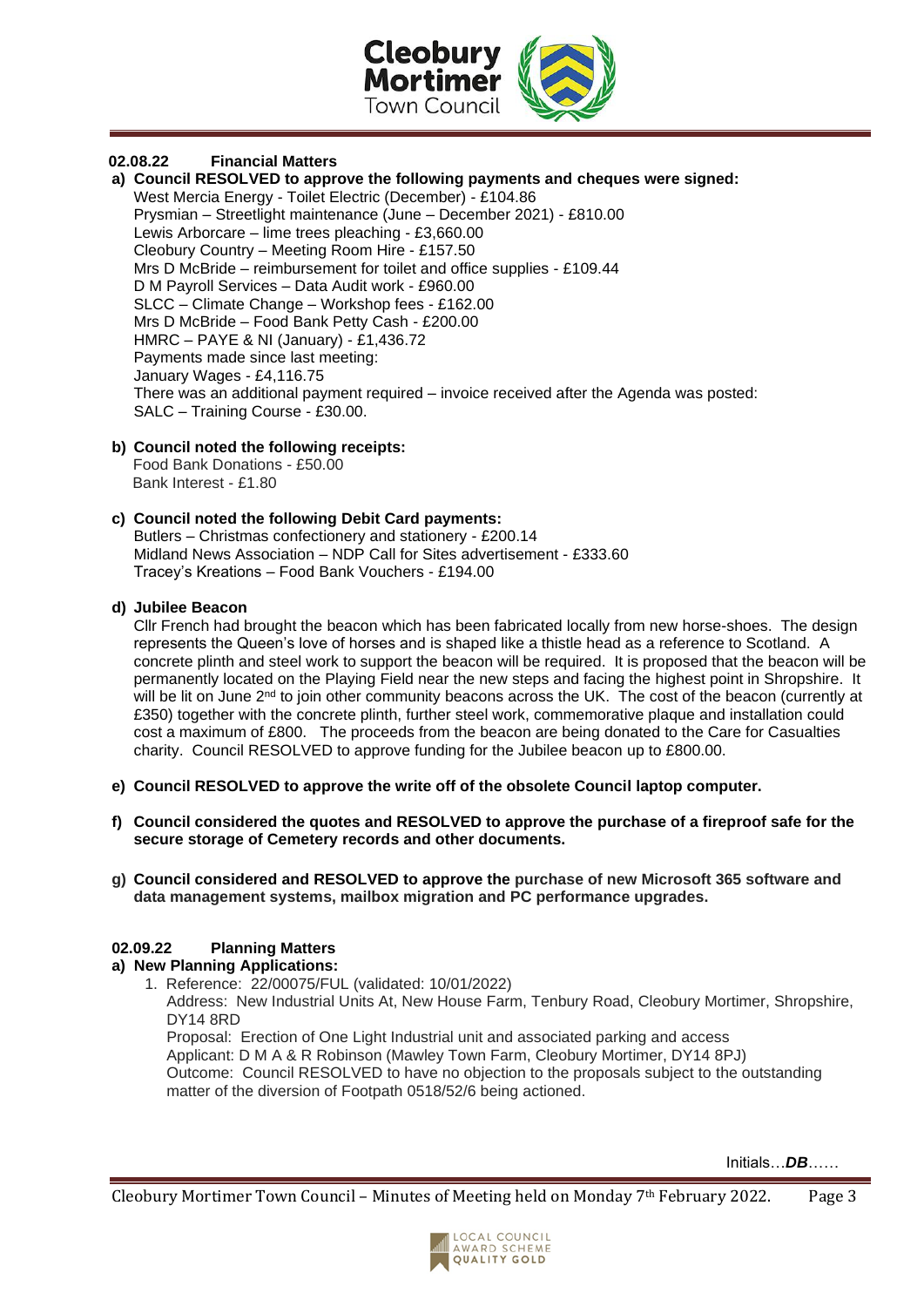

## **b) Planning Appeal:**

1. Appeal Reference: 22/02987/REF Address: Redthorne Farm Barns, Redthorne Hill, Cleobury Mortimer, Shropshire Proposal: The Laying of a hardcore track and creation of a new access from an unregistered road into the field for the purposes of agriculture. Applicant: T Poyner. Outcome: Council RESOLVED to endorse its previous comments on this planning matter.

# **c) Planning Decisions - FOR INFORMATION ONLY:**

- 1. Reference: 21/04905/FUL (validated: 14/10/2021) Address: Saddlers Barn Farm, Redthorne Hill, Cleobury Mortimer, Shropshire, DY14 8QL Proposal: Demolition of existing buildings and erection of replacement farm complex with concrete apron, landscaping and associated works Decision: Grant Permission
- 2. Reference: 21/04988/LBC (validated: 12/11/2021) Address: 35 Lower Street, Cleobury Mortimer, DY14 8AB Proposal: Works to facilitate the replacement of 2No. windows to the front elevation affecting a Grade II Listed Building Decision: Grant Permission
- 3. Reference: 19/03041/FUL (validated: 08/07/2019) Address: Lyndas Field, Cleobury Mortimer, Shropshire, DY14 9DX Proposal: Use of established residential accommodation on a permanent basis as rural enterprise dwelling
	- Decision: Refuse
- 4. Reference: 21/05767/FUL (validated: 17/12/2021) Address: Proposed Conversion Of Building At Redthorne Farm, Redthorne Hill, Cleobury Mortimer. Proposal: Application under Section 73A of the Town and Country Planning Act 1990 for the replacement of existing agricultural store with new build Decision: Grant Permission
- 5. Reference: 21/05720/FUL (validated: 08/12/2021) Address: Mawley Hall, Cleobury Mortimer, Kidderminster, Shropshire, DY14 8PN Proposal: Reinstatement of historic ground level within service yard and installation of timber structure to house condenser units and associated works Decision: Grant Permission
- 6. Reference: 21/05721/LBC (validated: 08/12/2021) Address: Mawley Hall, Cleobury Mortimer, Kidderminster, Shropshire, DY14 8PN Proposal: Reinstatement of historic ground level within service yard and installation of timber structure to house condenser units and associated works Decision: Grant Permission

#### **02.10.22 To consider support for South Shropshire Climate Action proposals to reduce transport carbon – Cllr Brown/Cllr Greaves.**

Cllr Greaves felt that Cleobury Mortimer would struggle to meet the Green Agenda due to its rural location and reliance on private vehicles for travel and heavy road transport for businesses. Our carbon footprint is five times higher than in Birmingham but reducing this will be difficult due to the lack of public transport and the restrictions on implementing energy efficiency measures to listed buildings. There are concerns that more people will be affected by the surge in energy bills this year with increases in fuel poverty which may even force people to move away. There is little we can do other than help advise people and provide information on ways to reduce use of fossil fuels and carbon emissions. The Town Council is hosting a Green Living Event on Saturday 7<sup>th</sup> May where information will be available on all aspects of being more energy efficient. Council RESOLVED to support South Shropshire Climate Action proposals – Cllr James abstained.

Initials…*DB*……